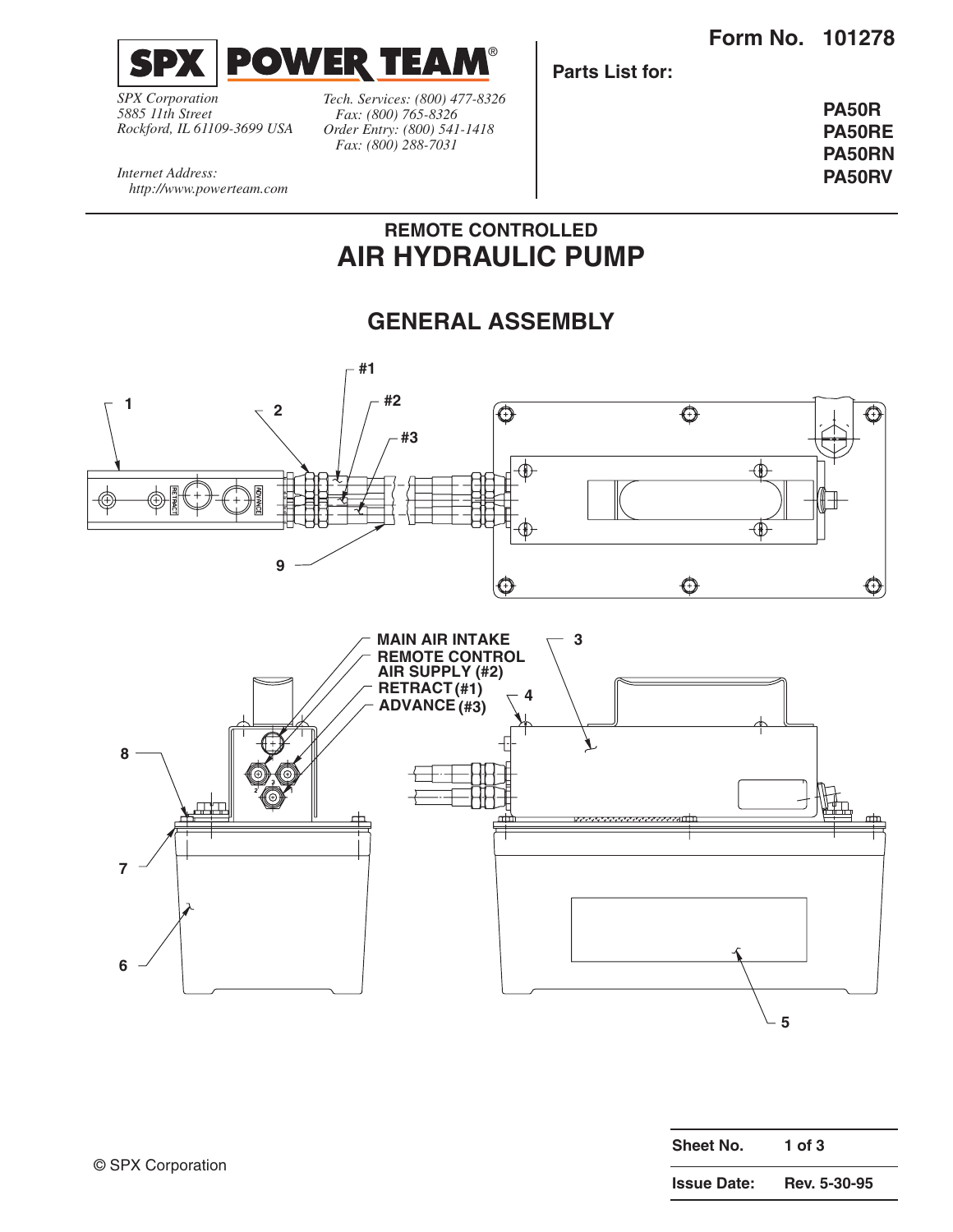| <b>Item</b>                         | Part   | No.   |                                                              |  |  |  |
|-------------------------------------|--------|-------|--------------------------------------------------------------|--|--|--|
| No.                                 | No.    | Reg'd | <b>Description</b>                                           |  |  |  |
| 1                                   | 44025  |       | <b>Remote Hand Control Switch</b>                            |  |  |  |
| 2                                   | 208218 | 6     | <b>Straight Fitting</b>                                      |  |  |  |
| 3                                   | 41605  | 1     | Shroud                                                       |  |  |  |
| 4                                   | 10164  | 4     | Slotted Screw $(\#10-24 \text{ UNC} \times 3/8 \text{ Lg.})$ |  |  |  |
| 5                                   | 305496 |       | <b>Trade Name/Important Decal</b>                            |  |  |  |
| 6                                   | 61243  |       | Reservoir                                                    |  |  |  |
| 7                                   | 33853  |       | <b>Reservoir Gasket</b>                                      |  |  |  |
| 8                                   | 211060 | 10    | Screw (#9-15 x 1" Lg.; Torque to 25/30 in. lbs.)             |  |  |  |
| 9                                   | 45052  |       | Hose Assembly                                                |  |  |  |
| <b>PARTS INCLUDED BUT NOT SHOWN</b> |        |       |                                                              |  |  |  |
|                                     | 305494 |       | Important Decal                                              |  |  |  |
|                                     | 205724 |       | Decal (Viton Seals)                                          |  |  |  |
|                                     | 250328 |       | Decal (EPR)                                                  |  |  |  |

Refer to any operating instructions included with this product for detailed information about operation, testing, disassembly, reassembly, and preventive maintenance.

Items found in this parts list have been carefully tested and selected. **Therefore: Use only genuine Power Team replacement parts!**

Additional questions can be directed to our Technical Services Department.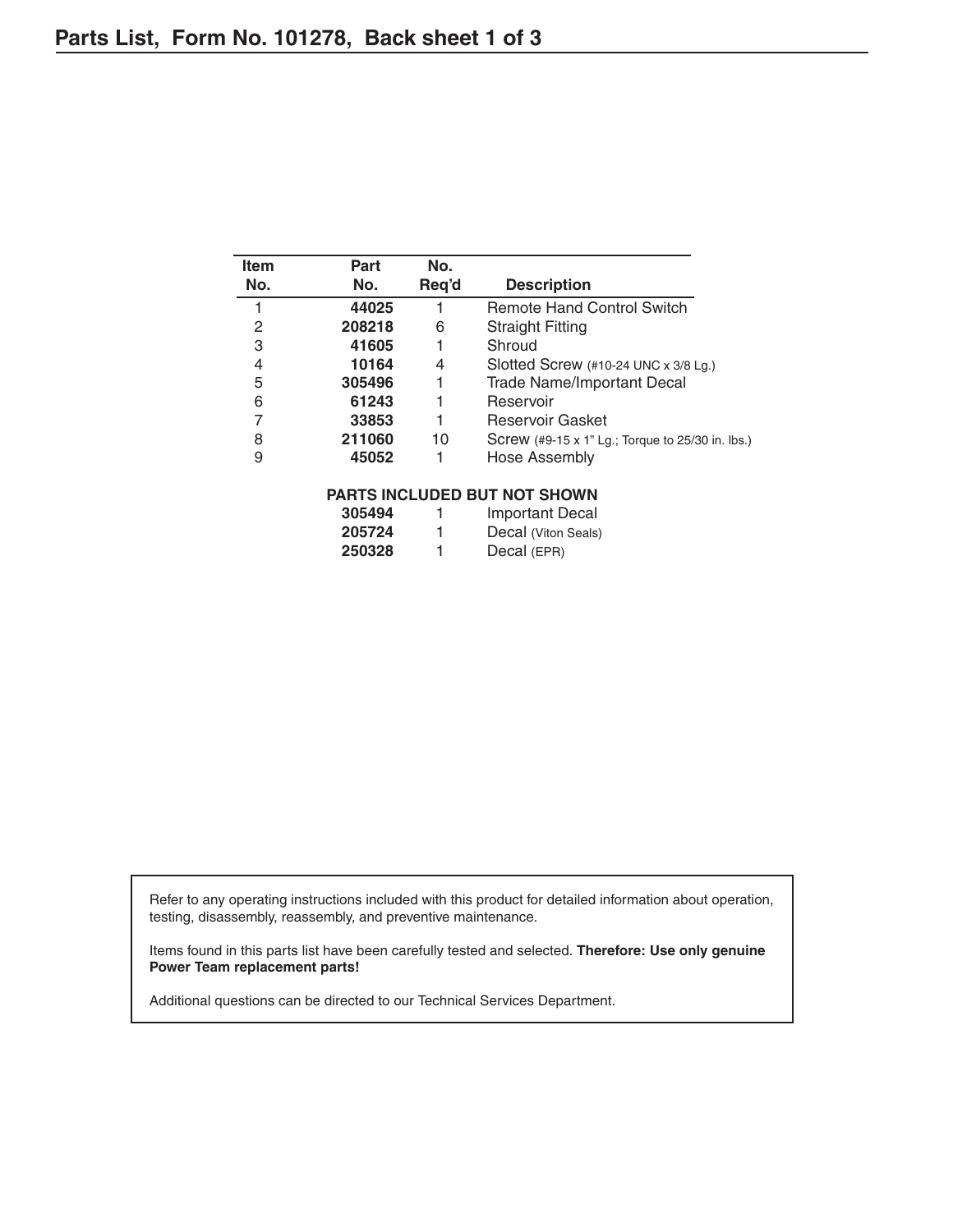

| <b>BASIC PUMP ASSEMBLY</b> |  |
|----------------------------|--|
| <b>TOP VIEW</b>            |  |

| Part<br>No.   | Req'd  | <b>Description</b>                                                                                                              |
|---------------|--------|---------------------------------------------------------------------------------------------------------------------------------|
| 29992         |        | Foam Tube                                                                                                                       |
| 14281         | .3 ft. | Tubing                                                                                                                          |
| 34759         |        | Release Valve                                                                                                                   |
| 11127         |        | Pressure Plug                                                                                                                   |
| <b>20937S</b> |        | Filler/Breather Cap                                                                                                             |
| 50494         | 1      | Pump Body                                                                                                                       |
| 17428         | 4      | Soc. Hd. Cap Screw (1/4-20 UNC x 3-1/2 Lg.; Torque to 85/95<br>in. Ibs. oiled. Note: Cross torque in increments of 30 in. Ibs.) |
| 41598         |        | <b>Release Valve</b>                                                                                                            |
| 11151         | 6      | Cap Screw (10-24 UNC x 1-1/4 Lg.; Torque to 50/60 in. lbs.)                                                                     |
| 250725        | 2      | Fitting                                                                                                                         |
| 45840BK2      |        | <b>Cover Plate</b>                                                                                                              |
| 15499         |        | Pipe Plug (1/8 NPTF)                                                                                                            |
| 14423         | 2      | Cap Screw (#10-24 x 2" Lg.)                                                                                                     |
|               |        | No.                                                                                                                             |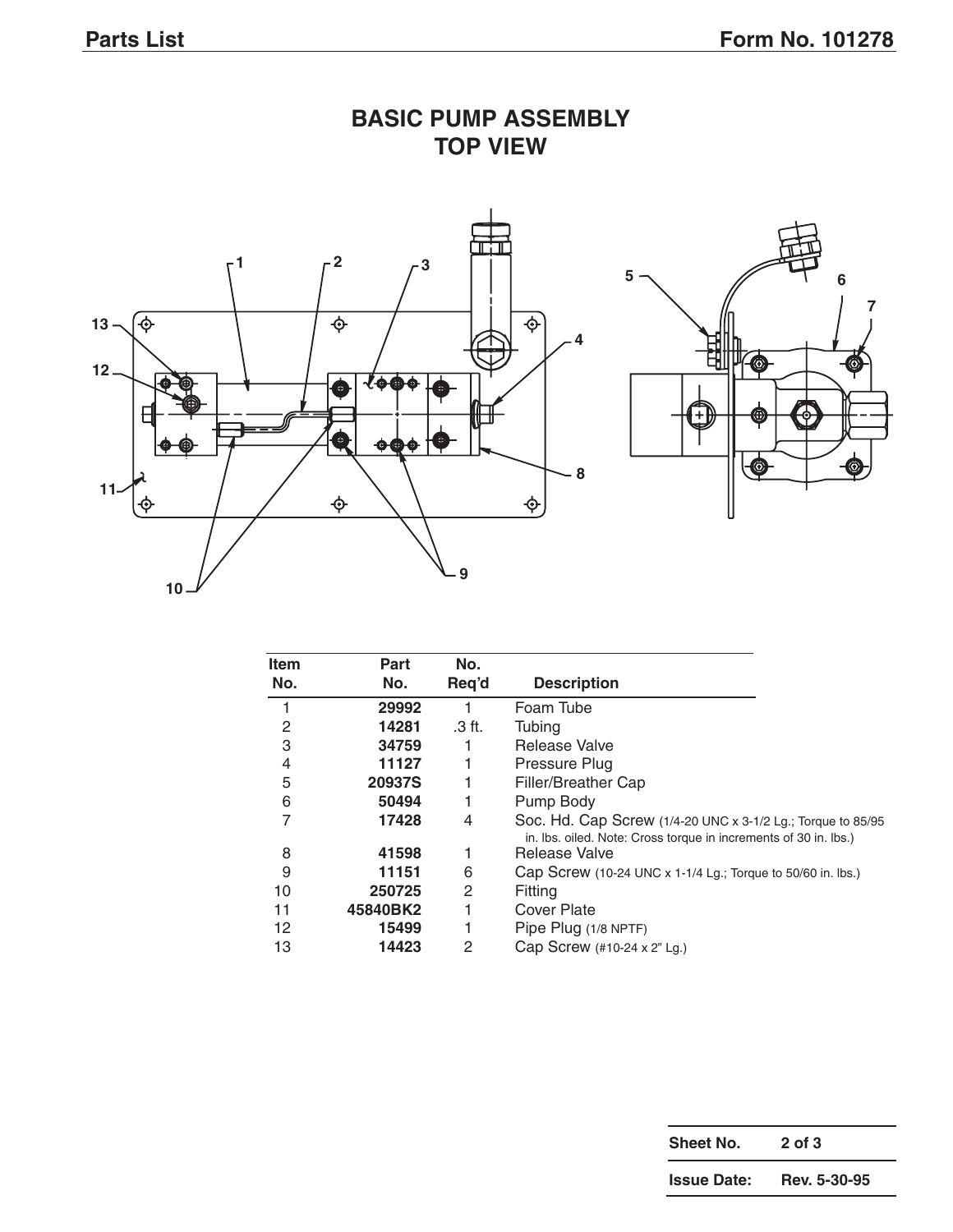